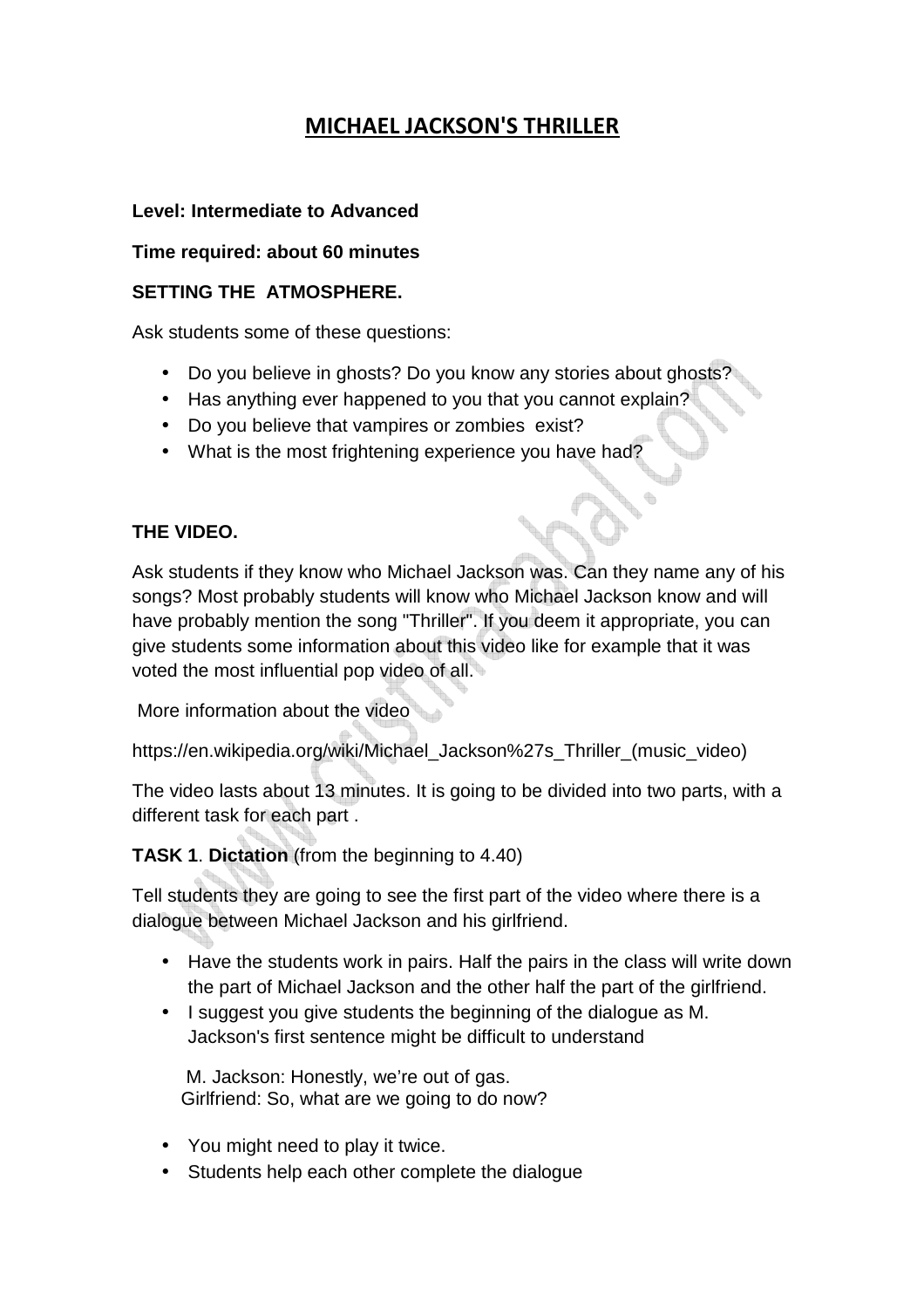- Pair students once again, this time you want to pair a student with Michael's part and a student with the girlfriend's part.
- Ask students to act it out.

# **DIALOGUE**

M. Jackson: Honestly, we're out of gas. Girlfriend: So, what are we going to do now? **They leave the car and start to walk**  Girlfriend: I'm sorry I didn't believe you. M. Jackson: Can I ask you something? Girlfriend: What? M. Jackson: You know I like you, don't you? Girlfriend: Yes. M. Jackson: And I hope you like me the way I like you. Girlfriend: Yes. M. Jackson: I just wondered if you would be my girl? Girlfriend l: Oh Michael! **He gives her a ring**  Girlfriend :It's beautiful! M. Jackson: Now it's official! M. Jackson: I have something I want to tell you. Girlfriend: Yes, Michael? M. Jackson: I'm not like other guys. Girlfriend l: Of course not. That's why I love you. M. Jackson: No, I mean I'm different. Girlfriend :What are you talking about? **M.Jackson starts his transformation**  Girlfriend: Are you alright? M. Jackson :Go away!  **In the cinema**  Girlfriend: Can we get out of here? M. Jackson : No, I'm enjoying it. Girlfriend: Well, I can't watch. Excuse me. M. Jackson: It's only a movie. Girlfriend : It's not funny. M. Jackson: You were scared, weren't you? Girlfriend: I wasn't that scared! M. Jackson: Yeah, you were scared.

## **TASK 2. The Song** (from 4.40 until the end)

Write the following words on the board and ask students to guess meanings. Explain if necessary and drill pronunciation.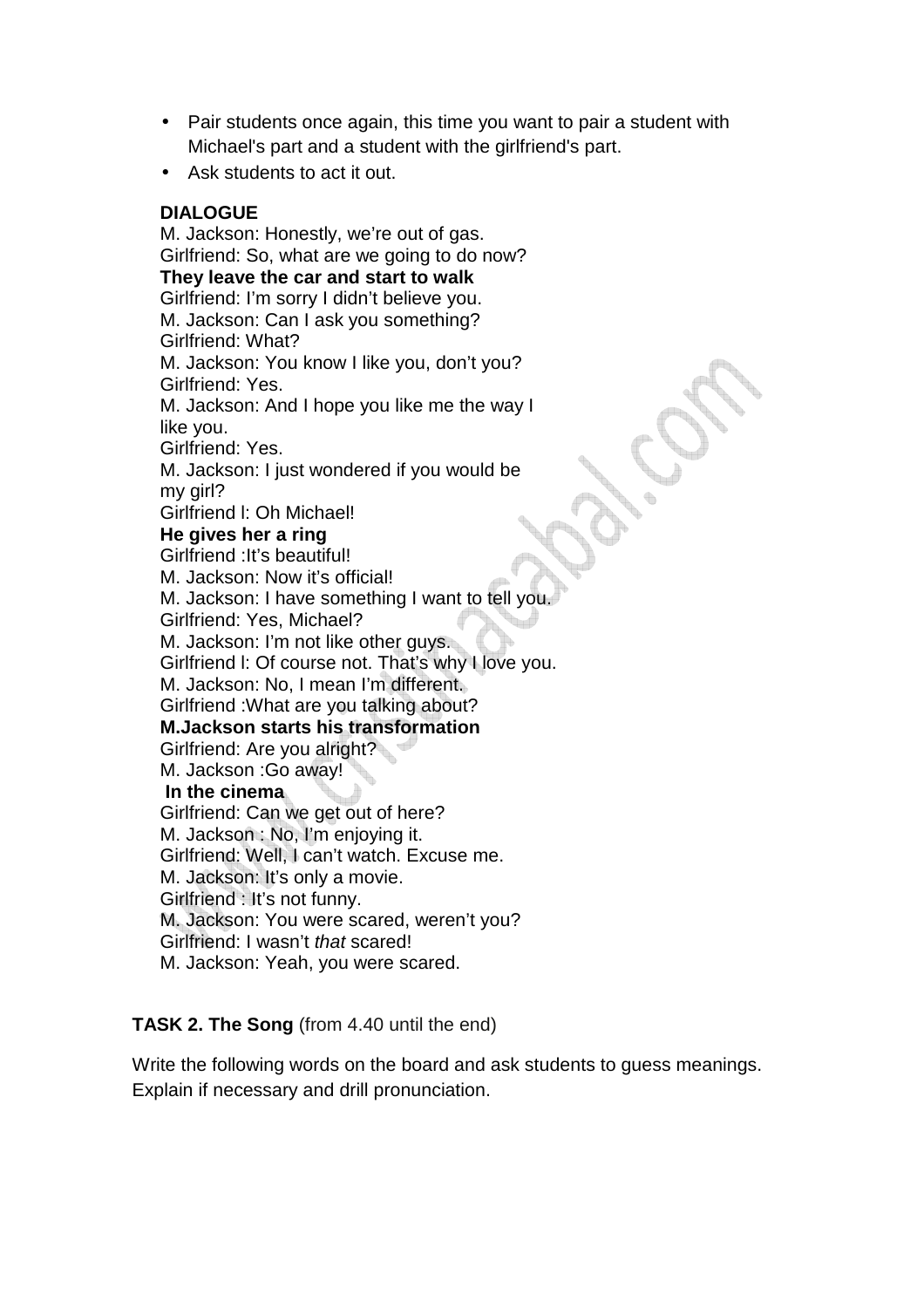| demons evil thrill terror horror creature demons |  |  |  |  |
|--------------------------------------------------|--|--|--|--|
| hell rot corpse darkness tomb doom evil mortal   |  |  |  |  |
| thriller beast killer ghost blood terrorise soul |  |  |  |  |

Play the video **once**.

Play the song and ask students to fill in the gaps with the word in the word cloud. Words can be used more than once

Play the video a **second time**

Students complete task 1 and try to fill in the blanks for the words in phonemic transcription

It's close to midnight and something \_\_\_'s lurking in the dark Under the moonlight you see a sight that almost stops your **the moonlight you see a sight that almost stops your** You try to scream but \_\_\_ takes the sound before you make it You start to freeze as \_\_\_\_ looks you right between the eyes, You're \_\_\_\_\_\_\_\_\_\_\_/ˈpærəlaɪzd/ You hear the door slam and realise there's nowhere left to  $\frac{1}{2}$  /rʌn/ You feel the cold hand and wonder if you'll ever see the \_\_\_\_\_\_\_\_\_ /sʌn/ You close your eyes and hope that this is just imagination Girl, but all the while you feel the creepin' up behind You're out of time

They're out to get you, there's closing in on every side They will possess you unless you change the number on your \_\_\_\_\_\_ /ˈdaɪəl/ Now is the time for you and I to cuddle close together, yeah All through the night I'll save you from the screen, I'll make you see

| _________ falls across the land                 |  |  |  |  |  |
|-------------------------------------------------|--|--|--|--|--|
| The midnight hour is close at hand              |  |  |  |  |  |
| crawl in search of ____                         |  |  |  |  |  |
| To y'all's neighbourhood                        |  |  |  |  |  |
| And whosoever shall be found                    |  |  |  |  |  |
| Without the _________ for getting down          |  |  |  |  |  |
| Must stand and face the hounds of               |  |  |  |  |  |
| And rot inside a ___________'s shell            |  |  |  |  |  |
| The foulest stench is in the air                |  |  |  |  |  |
| The funk of forty thousand years                |  |  |  |  |  |
| And grizzy ____________ from every ____________ |  |  |  |  |  |
| Are closing in to seal your _____________       |  |  |  |  |  |
| And though you fight to stay alive              |  |  |  |  |  |
| Your body starts to shiver                      |  |  |  |  |  |
| For no mere can resist                          |  |  |  |  |  |
| The of the                                      |  |  |  |  |  |